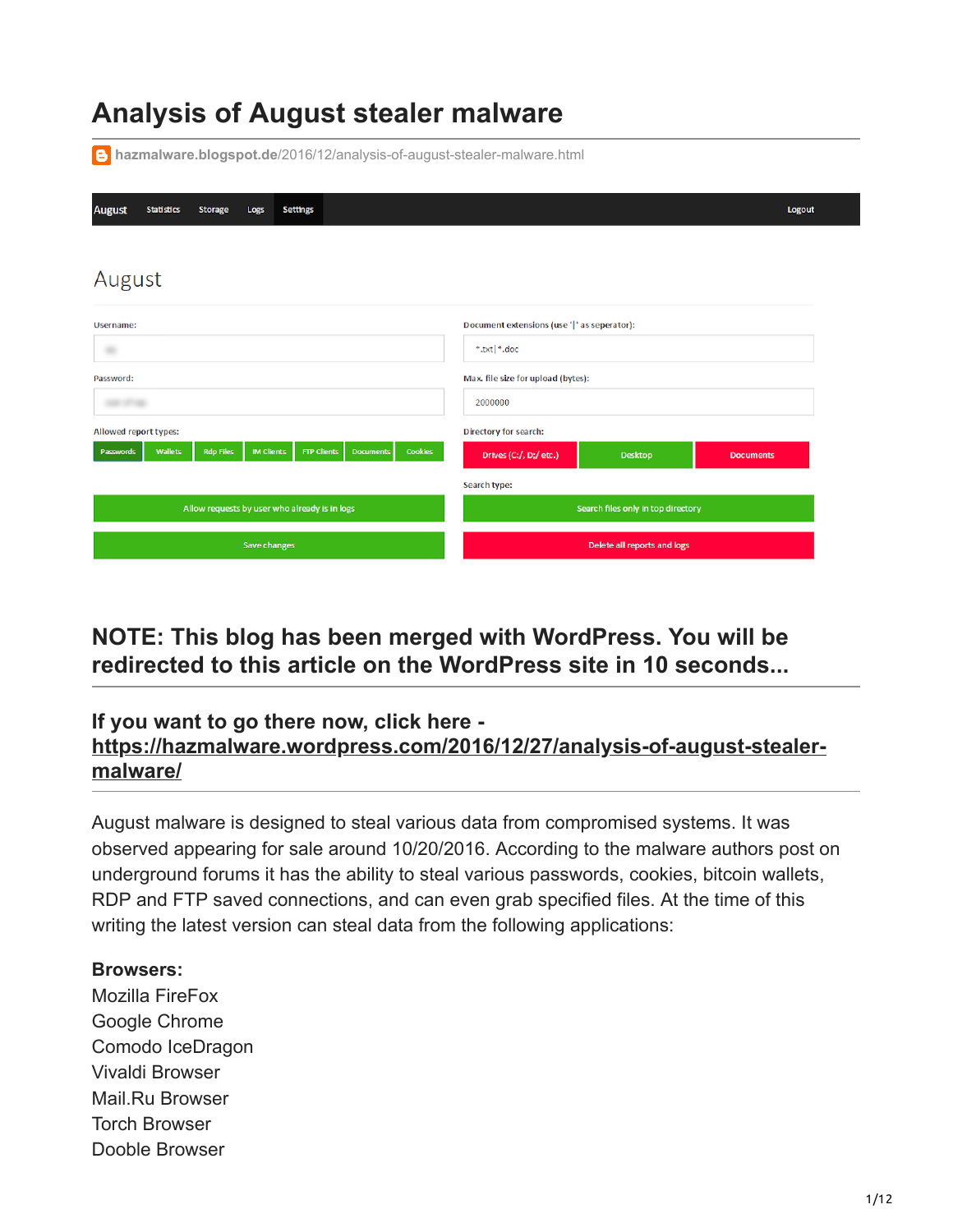U Browser Coowon Amigo Browser Bromium Yandex Browser Opera Browser Chromium SRWare Iron CoolNovo Browser RockMelt Browser

#### **FTP Clients:**

FileZilla CoreFTP CuteFTP **SmartFTP WinSCP** Total Commander

# **Email Clients:**

MS Outlook <= 2013

Mozilla Thunderbird

# **IM Clients:**

Windows Live Pidgin Psi

# **Bitcoin Wallets:**

wallet.dat

# **RDP remote connection files**

# **Any specified files/documents**

Here is a look at the admin panel of this malware: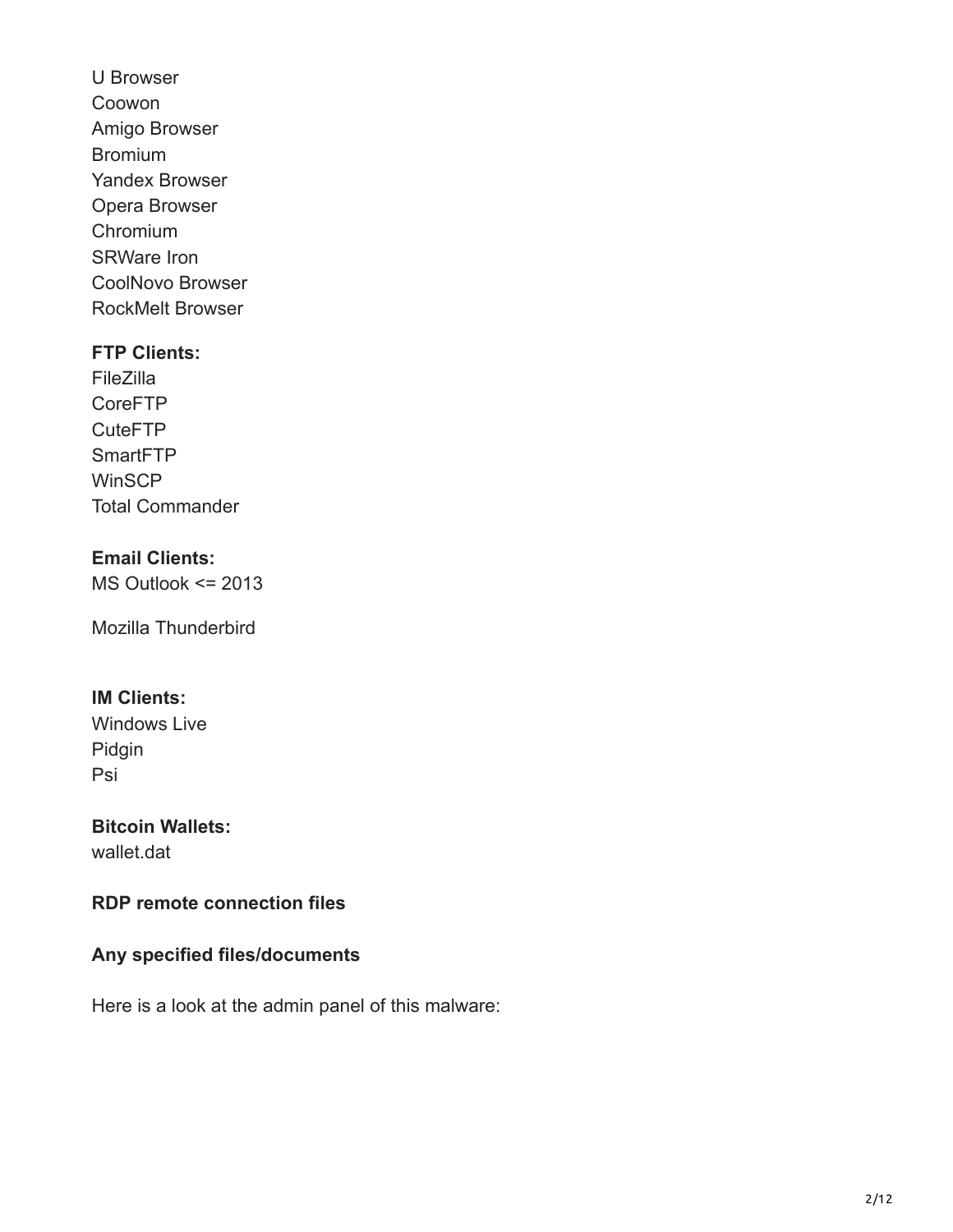#### August

| <b>Username:</b>                                                                                                                | Document extensions (use '  ' as seperator):          |  |  |  |
|---------------------------------------------------------------------------------------------------------------------------------|-------------------------------------------------------|--|--|--|
| $\equiv$                                                                                                                        | *.txt  *.doc                                          |  |  |  |
| Password:                                                                                                                       | Max. file size for upload (bytes):                    |  |  |  |
| <b>CONTRACTOR</b>                                                                                                               | 2000000                                               |  |  |  |
| Allowed report types:                                                                                                           | Directory for search:                                 |  |  |  |
| <b>Rdp Files</b><br><b>FTP Clients</b><br><b>M Clients</b><br><b>Wallets</b><br><b>Decuments</b><br>Cookies<br><b>Passwords</b> | Drives (C:/, D;/ etc.)<br>Desktop<br><b>Documents</b> |  |  |  |
|                                                                                                                                 | Search type:                                          |  |  |  |
| Allow requests by user who already is in logs                                                                                   | Search files only in top directory                    |  |  |  |
| Save changes                                                                                                                    | Delete all reports and logs                           |  |  |  |

The malware has been observed being delivered in malspam emails that have word document attachments. It is the typical phishing type email that entices the user to open the attachment. The word documents contain VBA that will use powershell to download the malware payload from a remote URL where it is encoded into a byte array in the webpage. It is then programmed to load the byte array and decode it with an exclusive or (XOR) and call the main function from the loaded executable.

b, 0x5b, 0x5b, 0x5b, 0x5b, 0x5b, 0x5b); for (\$i=0; \$i -1t \$bytes.count; \$i++) (\$bytes [\$i] = \$bytes [\$i] -bxor 0x5b) [System.Reflection.Assembly]::Load(\$bytes); [August .Program]::Main("")

This post is geared more towards the binary analysis of the August malware, but the great people over at Proofpoint have done a fantastic job on an overview of the threat - you can read it on their blog [here](https://www.proofpoint.com/us/threat-insight/post/august-in-december-new-information-stealer-hits-the-scene). So let's continue with our analysis.

Running the strings command on files can often give you quite a bit of interesting information regarding the sample you are analyzing. You have to be careful though, because strings can sometimes be misleading as malware authors can put junk strings in to confuse analysis - remember to validate anything you find. Here are a few of the interesting strings I found in this sample: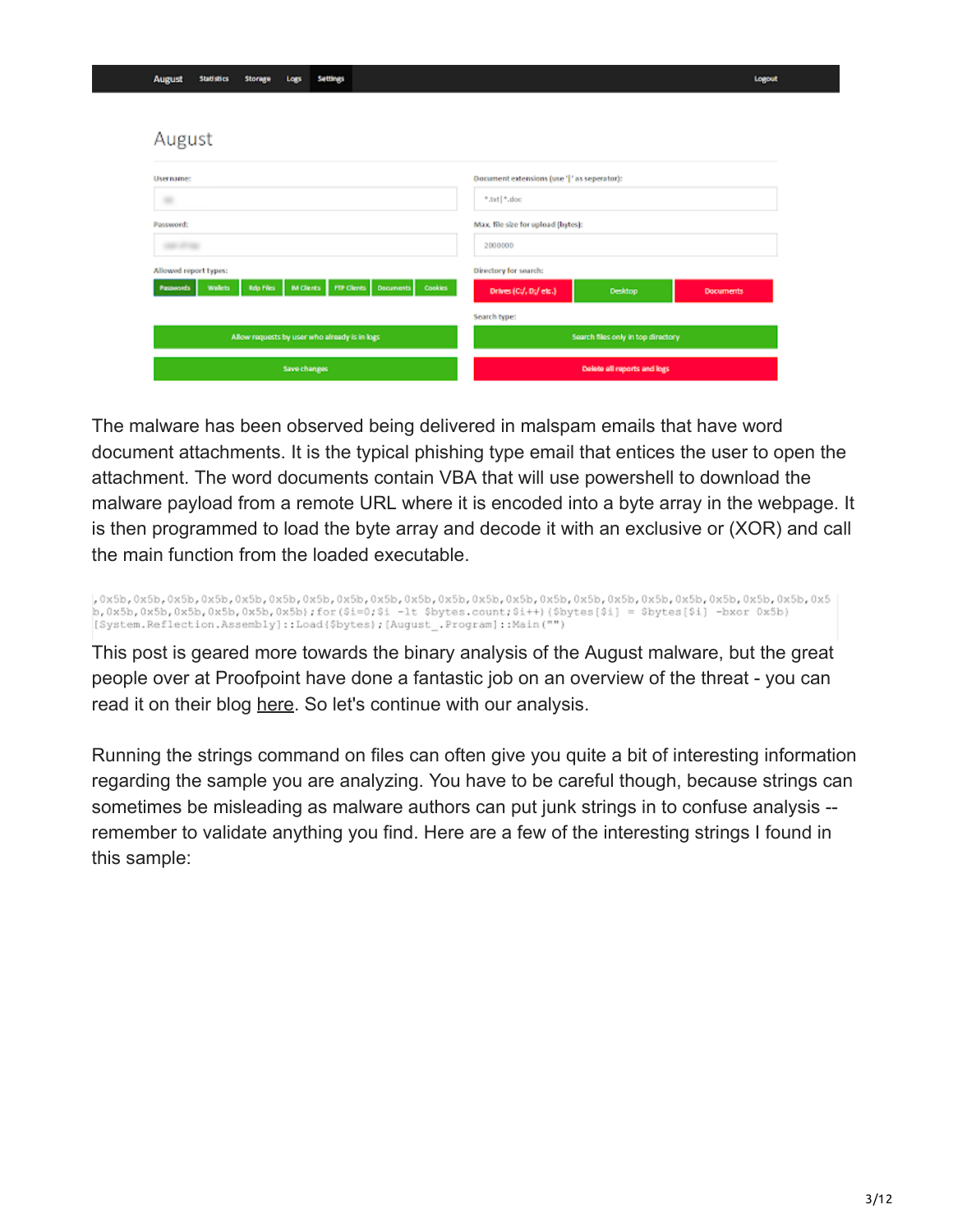FromBase64String ToBase64String NSSBase64Ptr\_DecodeBuffer **IsDebuggerPresent** OutputDebugString FailFast **Debugger** get\_IsAttached IsLogging get\_IsAlive ConfusedByAttribute Confuser v1.9.0.0 **HttpWebResponse HttpWebRequest** CreateDecryptor ICryptoTransform crypt32.dll CryptoStream CryptoStreamMode Encrypt **Decrypt** PK11Ptr\_Decrypt CryptEncrypt CryptDecrypt **DOMAIN PASSWORD** DOMAIN\_VISIBLE\_PASSWORD NtSetInformationProcess

You can see that there appears to be some strings related to crypto functions, encryption, decryption, HTTP functions, and even some anti-debugging. There are many, many more but we have to consolidate for the post. One of the more interesting items is the strings 'ConfusedByAttribute' and 'Confuser v1.9.0.0'.

Confuser is a packer / obfuscation tool for .NET applications. It offers a variety of obfuscation methods such as anti-debugging, anti-memory dumping, anti-decompiling, encrypting constants, methods, and resources, etc.

When analyzing an unknown binary it is always good to verify what type of file you are dealing with. PEiD shows that this is a .NET executable designed for 32 bit computers.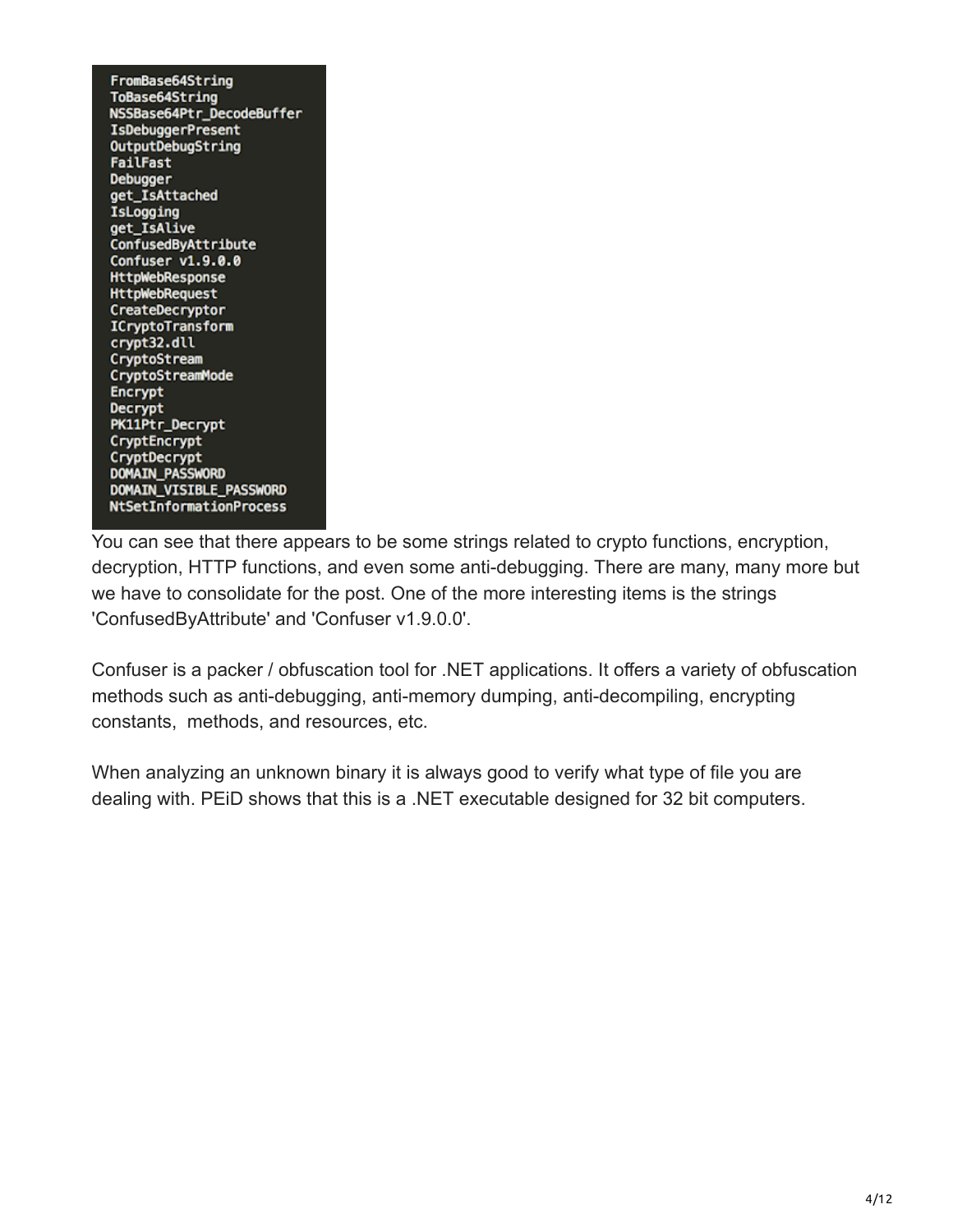| <b>PR</b> PEID v0.95 |                                  | $\times$                                               |
|----------------------|----------------------------------|--------------------------------------------------------|
| File:                | C:\Users\lab\Desktop\august.mal  | <b>DOM:</b>                                            |
|                      |                                  |                                                        |
| Entrypoint:          | 0001A83E                         | EP Section:<br>.text<br>-26                            |
| File Offset:         | 00018A3E                         | FF, 25,00, 20<br><b>First Bytes:</b><br>$\mathbb{R}^n$ |
| Linker Info:         | 8.0                              | Subsystem:<br>Win32 console<br>$\sim$                  |
|                      |                                  |                                                        |
|                      | Microsoft Visual C# / Basic .NET |                                                        |
| Multi Scan           | <b>Task Viewer</b><br>Options    | About<br>Exit                                          |
| $\Box$ Stay on top   |                                  | 20.36                                                  |

DiE (detect it easy) is another good tool to analyze exe files, especially if you think it might be packed. Looking at our sample it shows again that this is a .NET executable and it was designed for 32 bit. It also shows that this sample was packed with Confuser v1.9.0.0 - just like we saw in our strings.

| De Detect It Easy 1.01 |                                                                  | $\Box$      |
|------------------------|------------------------------------------------------------------|-------------|
| File name:             | C:/Users/lab/Desktop/august.mal                                  | $\cdots$    |
| Scan<br>Scripts        | Plugins<br>Log                                                   |             |
| Type:<br>н.            | Plugins(Alt+3)<br>)2912<br>н<br><b>FLC</b><br>Entropy<br>S<br>PE |             |
|                        | PE.<br>Import<br>Resource<br>.NET                                |             |
| EntryPoint:            | ImageBase:<br>0001a83e<br>00400000<br>>                          |             |
| NumberOfSections:      | SizeOfImage:<br>0003<br>00020000<br>$\geq$                       |             |
| protector              | Confuser(1.9.0.0)[-]<br>7<br>미                                   |             |
| library                | .NET(v2.0.50727)[-]<br>7                                         | Options     |
| <b>linker</b>          | Microsoft Linker(8.0)[DLL32,console]<br>7<br>п                   | About       |
|                        | 100%<br>Signatures<br>Scan<br>265 ms<br>⋗                        | <b>Exit</b> |

It is good practice to not just rely on a single source of information, but to verify with multiple sources. CFF Explorer is one of my favorite apps for analyzing binary files because it gives you so much detailed information. Looking at this in CFF shows much of the same.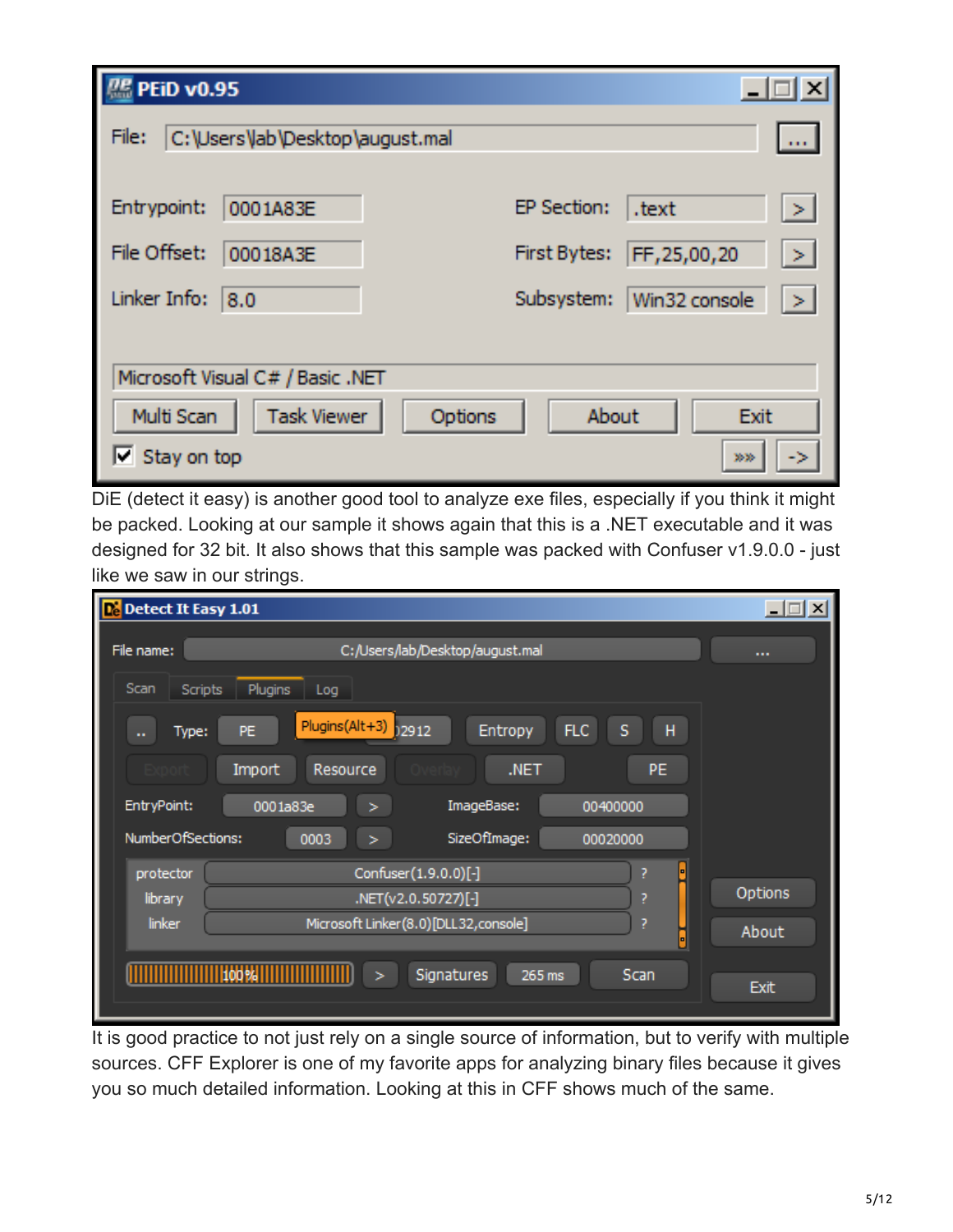| CFF Explorer VIII - [august.mal]                       |                  |       |                                                                        |  |  |  |
|--------------------------------------------------------|------------------|-------|------------------------------------------------------------------------|--|--|--|
| File Settings ?                                        |                  |       |                                                                        |  |  |  |
| и                                                      | august.mal       |       |                                                                        |  |  |  |
|                                                        | Property         | Value |                                                                        |  |  |  |
| $\Box$ $\Box$ File: august mal                         | <b>File Name</b> |       | C:\Users\lab\Desktop\august.mal                                        |  |  |  |
| <b>Dos Header</b><br>Il Nt Headers<br>⊟                | <b>File Type</b> |       | Portable Executable 32 .NET Assembly                                   |  |  |  |
| File Header                                            | File Info        |       | Microsoft Visual Studio .NET                                           |  |  |  |
| 日 Ill Optional Header                                  | File Size        |       | 100.50 KB (102912 bytes)                                               |  |  |  |
| — 国 Data Directories [x]                               | PE Size          |       | 100.50 KB (102912 bytes)                                               |  |  |  |
| Section Headers [x]                                    | Created          |       | Tuesday 27 December 2016, 14.40.41                                     |  |  |  |
| Import Directory<br>Resource Directory                 | Modified         |       | Tuesday 27 December 2016, 14.39.15                                     |  |  |  |
| Relocation Directory                                   | Accessed         |       | Tuesday 27 December 2016, 14.40.41<br>11C445C509E6A86EDE366076502E085A |  |  |  |
| NET Directory                                          | MD <sub>5</sub>  |       |                                                                        |  |  |  |
| MetaData Header                                        | $SHA-1$          |       | 47EDB81B7AB25A632C6D2911581E800F700208B2                               |  |  |  |
| <b>El III MetaData Streams</b>                         |                  |       |                                                                        |  |  |  |
| $\boxminus$ $\parallel$ #~<br>- <b>I</b> Tables Header | Property         |       | Value                                                                  |  |  |  |
| - <b><i>D</i></b> Tables                               | Comments         |       |                                                                        |  |  |  |
| <b>El #Strings</b>                                     | CompanyName      |       |                                                                        |  |  |  |
| $\blacksquare$ #US                                     | FileDescription  |       | August@                                                                |  |  |  |
| <b>EI #GUID</b><br>$\blacksquare$ #Blob                | FileVersion      |       | 1.0.0.0                                                                |  |  |  |
| <b>Address Converter</b>                               | InternalName     |       | August@.dll                                                            |  |  |  |
| <b>Dependency Walker</b>                               | egalCopyright    |       | Copyright @ 2016                                                       |  |  |  |
| <b>Hex Editor</b>                                      | LegalTrademarks  |       |                                                                        |  |  |  |
| <b>Identifier</b><br>Import Adder                      | OriginalFilename |       | August@.dll                                                            |  |  |  |
| <b>Quick Disassembler</b>                              | ProductName      |       | August@                                                                |  |  |  |
| Rebuilder<br>$\mathbf{r}$<br>m ta                      | ProductVersion   |       | 1.0.0.0                                                                |  |  |  |

We see that the File Type is listed as a Portable Executable 32 .NET Assembly and File Info shows Microsoft Visual Studio .NET. So we are probably dealing with a .NET file... but let's do a little more analysis just to make sure. Do not pay attention to the created/modified/access times as these are when this binary was copied to the windows analysis computer... remember windows MAC time rules.

The Dos Header shows the 4D5A MZ magic number indicating that this is an executable file.

|                                                         | august.mal |          |             |       |  |  |  |
|---------------------------------------------------------|------------|----------|-------------|-------|--|--|--|
| JN                                                      | Member     | Offset   | <b>Size</b> | Value |  |  |  |
| 圖 File: august.mal<br>18                                | e_magic    | 00000000 | Word        | 5A4D  |  |  |  |
| Dos Header                                              | e_cblp     | 00000002 | Word        | 0090  |  |  |  |
| E<br>Nt Headers<br><b>File Header</b><br>$\blacksquare$ | e_cp       | 00000004 | Word        | 0003  |  |  |  |

Checking the Optional Header info we can see the 2 byte value 010B (PE32) indicating that it is designed as a 32 bit application.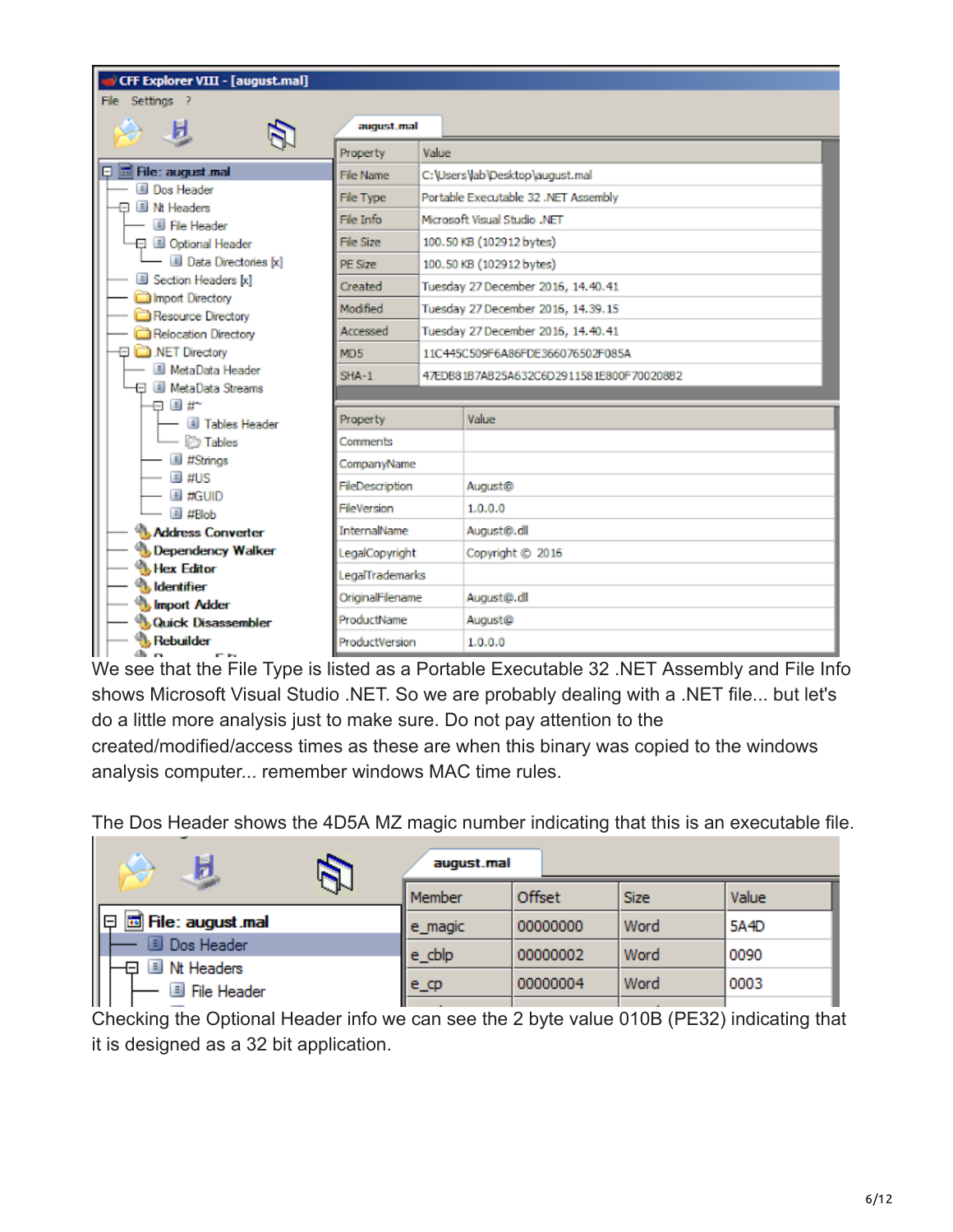| CFF Explorer VIII - [August@.dll]           |   |                           |                |        |           | -0<br>$\Box$ | $-x$ |
|---------------------------------------------|---|---------------------------|----------------|--------|-----------|--------------|------|
| File<br>Settings                            |   |                           |                |        |           |              |      |
| g.                                          |   | August@.dll               |                |        |           |              | ×    |
|                                             |   | Member                    | Offset         | Size   | Value     | Meaning      | A.   |
| 旧<br>File: August@.dll<br><b>Dos Header</b> | ۰ | Magic                     | 00000098       | Word   | 010B      | <b>PE32</b>  |      |
| 日 国 Nt Headers                              |   | MajorLinkerVersion        | 0000009A       | Byte   | <b>OB</b> |              |      |
| File Header<br>└ <b>□</b> Optional Header   |   | <b>MinorLinkerVersion</b> | 0000009B       | Byte   | 00        |              |      |
| Data Directories [x]                        |   | <b>SizeOfCode</b>         | 0000009C       | Dword  | 00015E00  |              | Ξ    |
| Section Headers [x]                         |   | CingOfficitieding dData   | <b>DOMODAD</b> | Donald | MADAGAD   |              |      |

In the Data Directories section, under NT Headers -> Optional Header, we can see that .NET MetaData Directory RVA & Size on the right details page both contain values. These are good indications that we are indeed dealing with a .NET executable.

| I.NET MetaData Directory RVA | 00000168 | Dword | 100002008 | .text |
|------------------------------|----------|-------|-----------|-------|
| NET MetaData Directory Size  | 0000016C | Dword | 00000048  |       |

One last thing to verify - .NET files only have 1 import and 1 function imported. Here we see mscoree.dll and \_CorDllMain, respectfully:

| 旦<br>Đ                              | august.mal  |           |              |                        |          |           |               |                |          |           |
|-------------------------------------|-------------|-----------|--------------|------------------------|----------|-----------|---------------|----------------|----------|-----------|
|                                     | Module Name |           |              | <b>OFTs</b><br>Imports |          |           | TimeDateStamp | ForwarderChain | Name RVA | FTs (IAT) |
| 日 园 File: august.mal                | 00018A2E    |           | N/A          |                        | 000189EC |           | 000189F0      | 000189F4       | 000189F8 | 000189FC  |
| <b>Dos Header</b><br>├ 国 Nt Headers | szAnsi      |           | (nFunctions) |                        | Dword    |           | Dword         | Dword          | Dword    | Dword     |
| File Header                         | mscoree.dll |           |              |                        | 0001A814 |           | 00000000      | 00000000       | 0001A82E | 00002000  |
| └─□ <i>A</i> Optional Header        |             |           |              |                        |          |           |               |                |          |           |
| Data Directories [x]                | <b>OFTs</b> | FTs (IAT) |              | Hint                   |          | Name      |               |                |          |           |
| Section Headers [x]                 |             |           |              |                        |          |           |               |                |          |           |
| <b>Import Directory</b>             | Dword       | Dword     |              | Word                   |          | szAnsi    |               |                |          |           |
| Resource Directory                  |             |           |              |                        |          |           |               |                |          |           |
| Relocation Directory                | 0001A820    | 0001A820  |              | 0000                   |          | CorDIMain |               |                |          |           |
| NET Directory                       |             |           |              |                        |          |           |               |                |          |           |
| <b>Ill</b> MetaData Header          |             |           |              |                        |          |           |               |                |          |           |
| MetaData Streams<br>∟⊟              |             |           |              |                        |          |           |               |                |          |           |

We can now confidently say that we are dealing with a .NET executable file.

There are a couple of other items of interest that we will take a look at. The exe compile datetime that shows the date and time the project was compiled from VisualStudio. This can easily be changed by anyone with a little knowledge. The compile time for this binary shows the following

| 圓                                      | august.mal                  |          |             |                  |            |  |  |  |
|----------------------------------------|-----------------------------|----------|-------------|------------------|------------|--|--|--|
|                                        | Member                      | Offset   | <b>Size</b> | Value            | Meaning    |  |  |  |
| e<br>园 File: august mal                | Machine                     | 00000084 | Word        | 014C             | Intel 386  |  |  |  |
| <b>Ill</b> Dos Header<br>Il Nt Headers | <b>NumberOfSections</b>     | 00000086 | Word        | 0003             |            |  |  |  |
| Ð<br>File Header                       | TimeDateStamp               | 00000088 | Dword       | 5829ABBA         |            |  |  |  |
| -□ ill Optional Header                 | PointerToSymbolTable        | 0000008C | Dword       | 00000000         |            |  |  |  |
| Data Directories [x]                   | NumberOfSymbols             | 00000090 | Dword       | 00000000         |            |  |  |  |
| Section Headers [x]                    | <b>SizeOfOptionalHeader</b> | 00000094 | Word        | 00E <sub>0</sub> |            |  |  |  |
| Import Directory<br>Resource Directory | Characteristics             | 00000096 | Word        | 2102             | Click here |  |  |  |
| Which converted becomes                |                             |          |             |                  |            |  |  |  |

# 0x5829ABBA [Mon Nov 14 12:19:06 2016 UTC]

Given other indicators going on for this around the same time, confidence is pretty high that the compile time is legit. The other item of interest is the module directory that shows the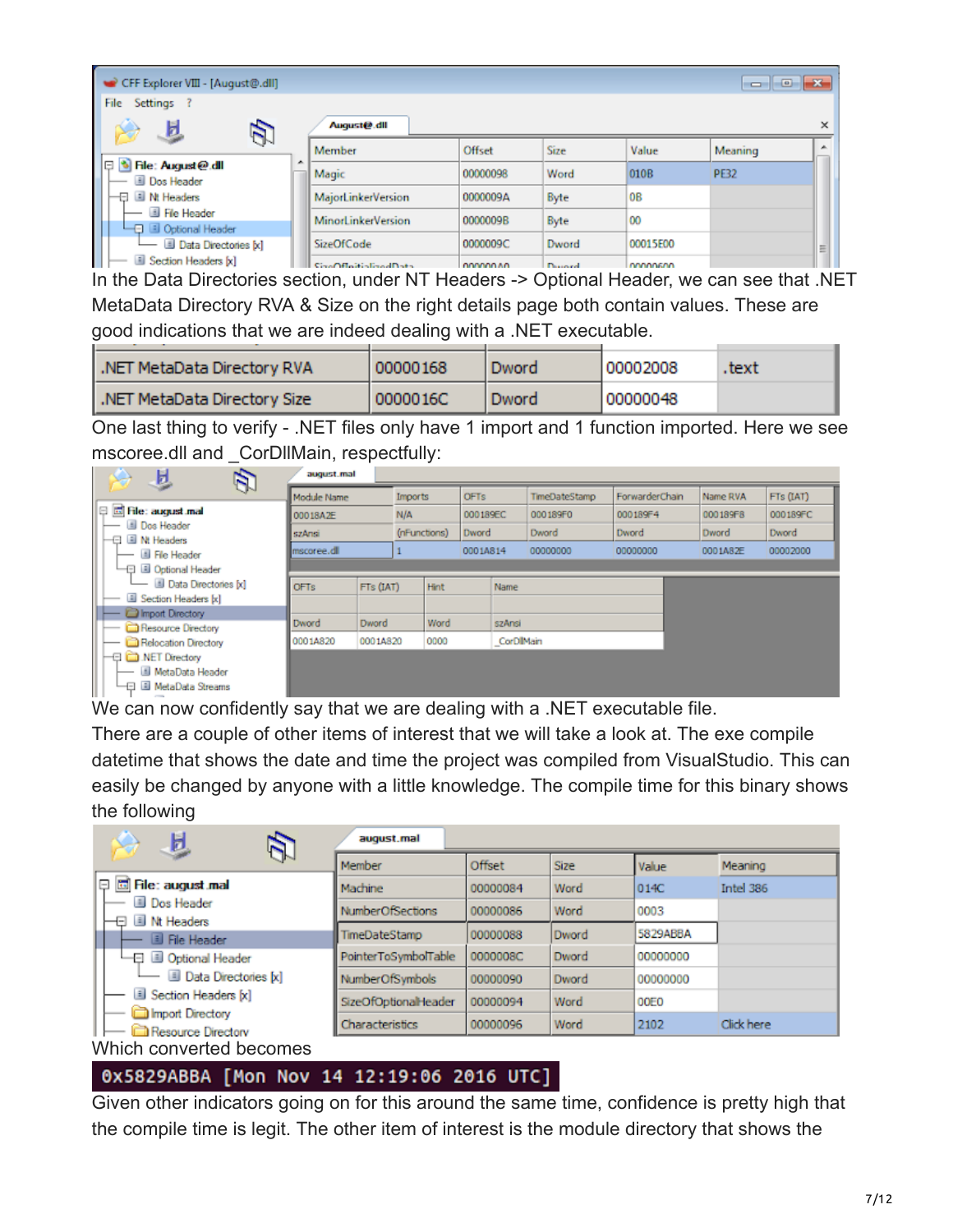name of this file at compile time. Because anyone can rename a file at anytime, this entry will often show the original name of the file the malware author had set at the time it was compiled. Here we see it was indeed called 'August@.dll'

| august mal                                              |            |          |      |       |                   |
|---------------------------------------------------------|------------|----------|------|-------|-------------------|
| Module (1)                                              | Member     | Offset   | Size | Value | Meaning           |
| $\blacksquare$ 1 - (August@.dl)<br>$\Box$ TypeRef (127) | Generation | 0000BB70 | Word | 0000  |                   |
| TypeDef (184)<br>E-C)                                   | Name       | 0000BB72 | Word | 09C1  | August@.dll       |
| $H =$ Field (236)<br>.                                  | Mvid       | 0000BB74 | Word | 0001  | <b>GUID Index</b> |

Now that we know we are dealing with a .NET file, we can open it up in a decompiler and see what we get.



All of the methods and assemblies are encrypted by the Confuser packer that was identified earlier.



Looks like we're going to have to decrypt it first before analyzing. For this we can use a program called NoFuser to help with decryption. Running our binary through NoFuser shows that it detected Confuser v1.9 as well and successfully cleaned our binary.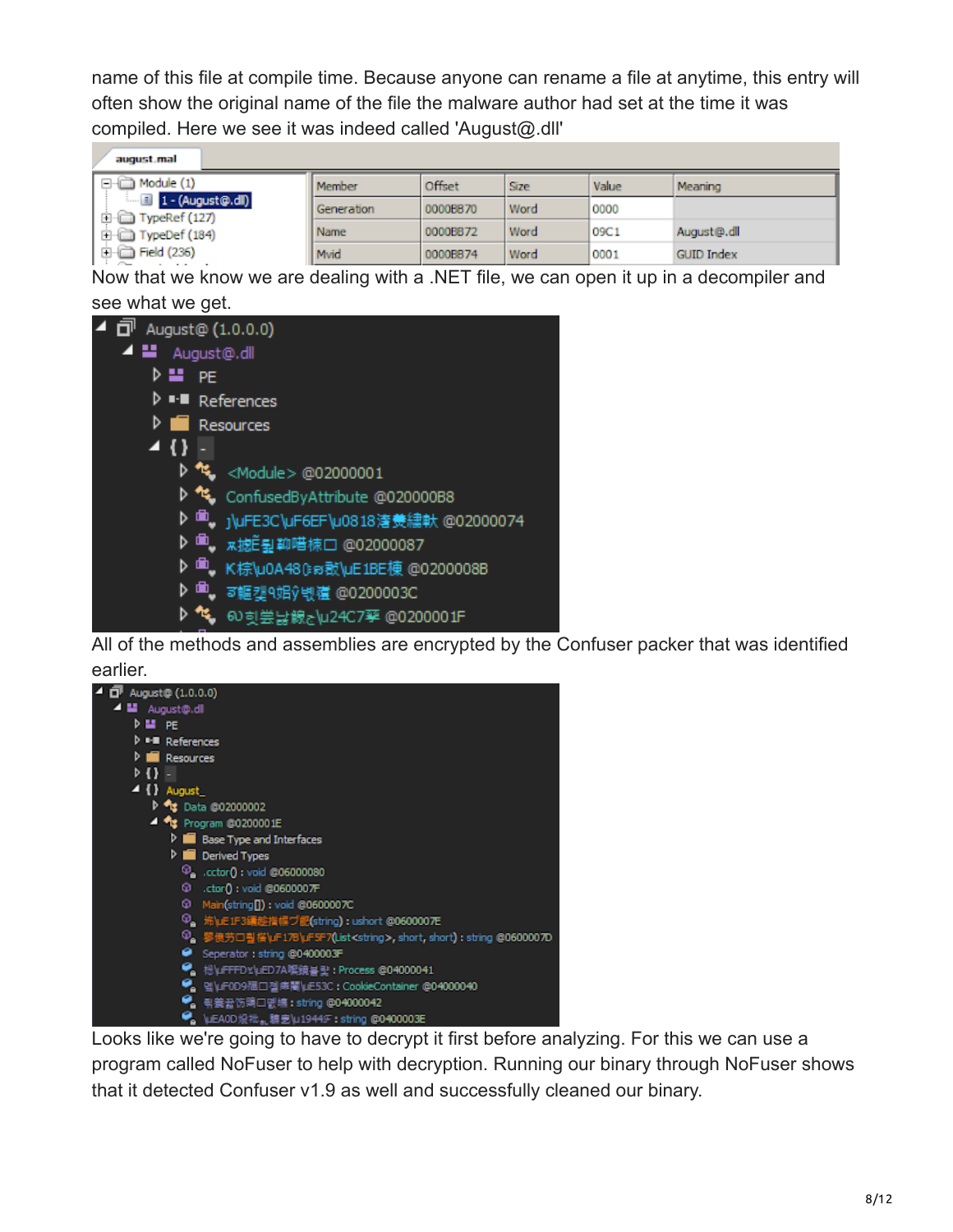

Now open it back up in side the decompiler and we should have readable data.



Moving into the Main() method, because this is where code execution starts, we see that right away the malware hides itself by setting the FileAttribute to 'Hidden'.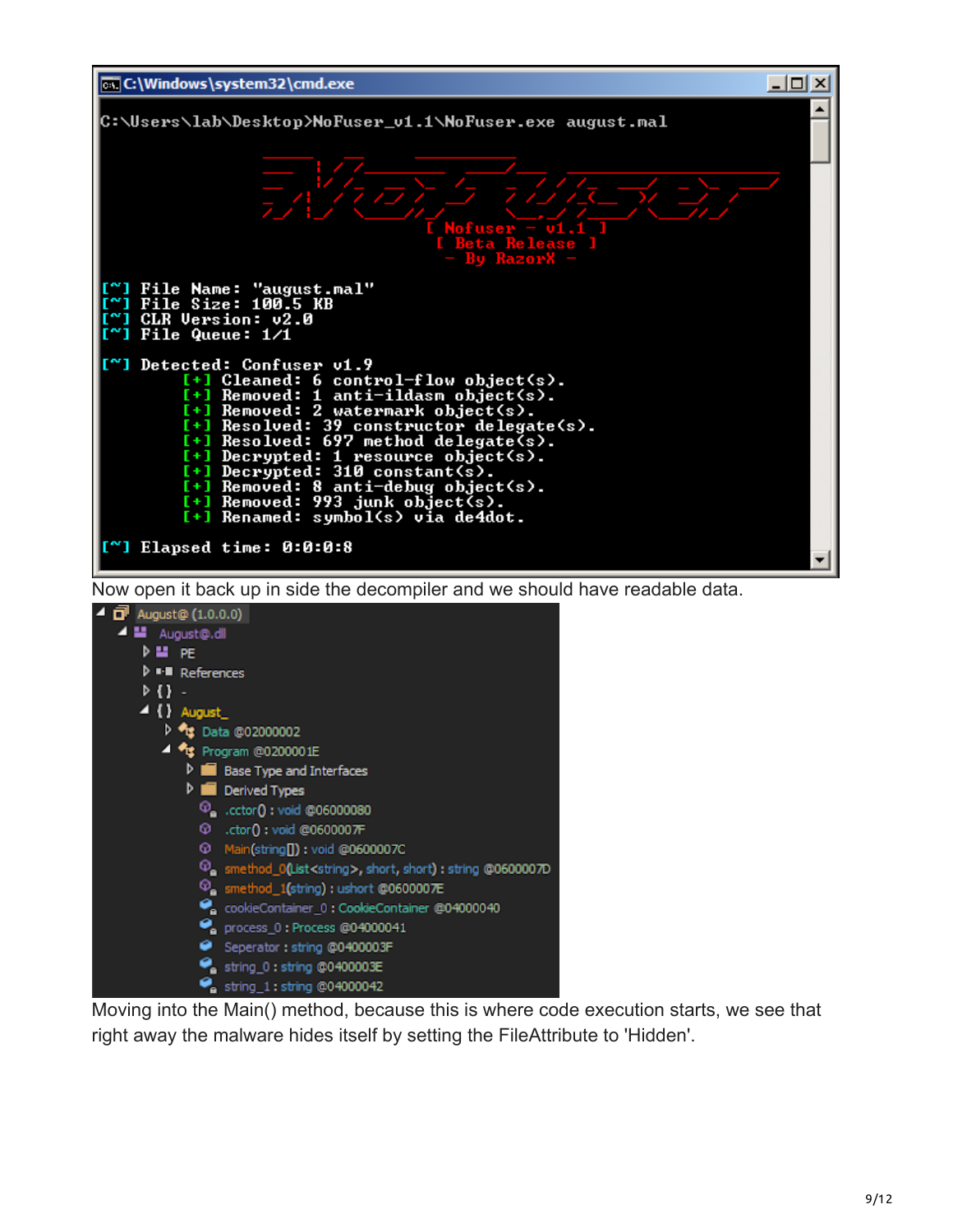

Next it has functions to check whether there are analysis programs currently running as processes, and will sleep for 20000ms if it finds any (roughly 30 seconds).



It then gathers some information about the computer that it has just infected, such as the type of CPU, amount of RAM, networking info, etc.

```
"AUG -% 0: CPU[",
Class9.smethod_3(),
"] BASE[",
Class9.smethod_8(),
"] BIOS[",
Class9.smethod_9(),
"נ"
```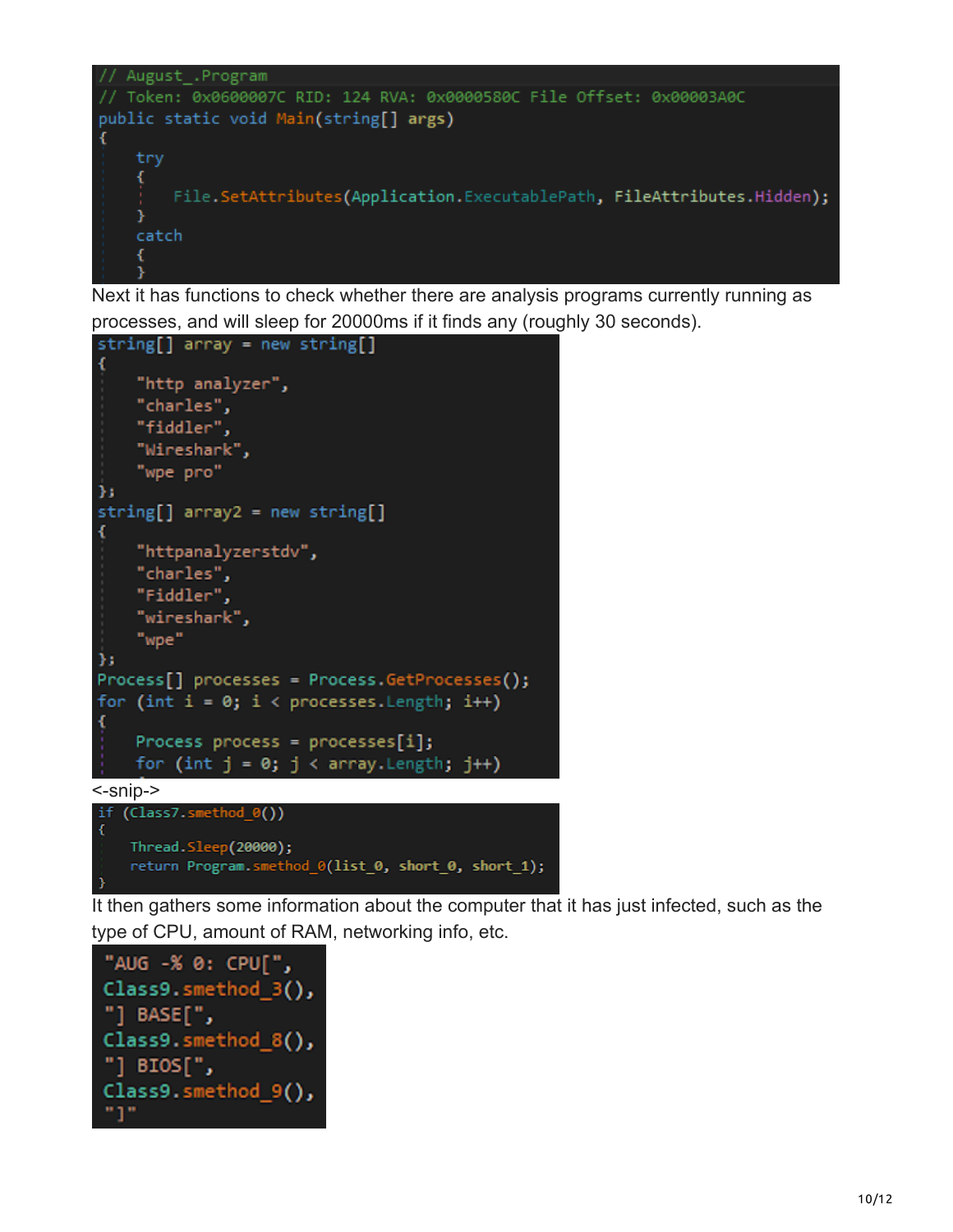It also grabs the username of the person currently logged in



It then encrypts the data and sends it to the pre-programmed C2 server via the following web request



We can see that it is using a POST method and has a timeout value set to 100000ms. The C2 URL value is completely configurable and will change from sample to sample.

After checking in with its C2 the malware immediately begins its data exfiltration routines. Checking through the code shows functions for all the data exfil types listed at the beginning of this post. I will not list all of the code here for brevity sake.



All-in-all this is a pretty interesting sample. I am still analyzing and learning more about it, but I think that about wraps it up for this post!

The sample analyzed in this post was found on hybrid-analysis over [here.](https://www.hybrid-analysis.com/sample/c725e62b5aa3dfbf41b979bb55b04d43fa7042ca34cb914892872267e79de8d1?environmentId=100&lang=en)

Filetype PE32 executable (DLL) (console) Intel 80386 Mono/.Net assembly, for MS **Windows**